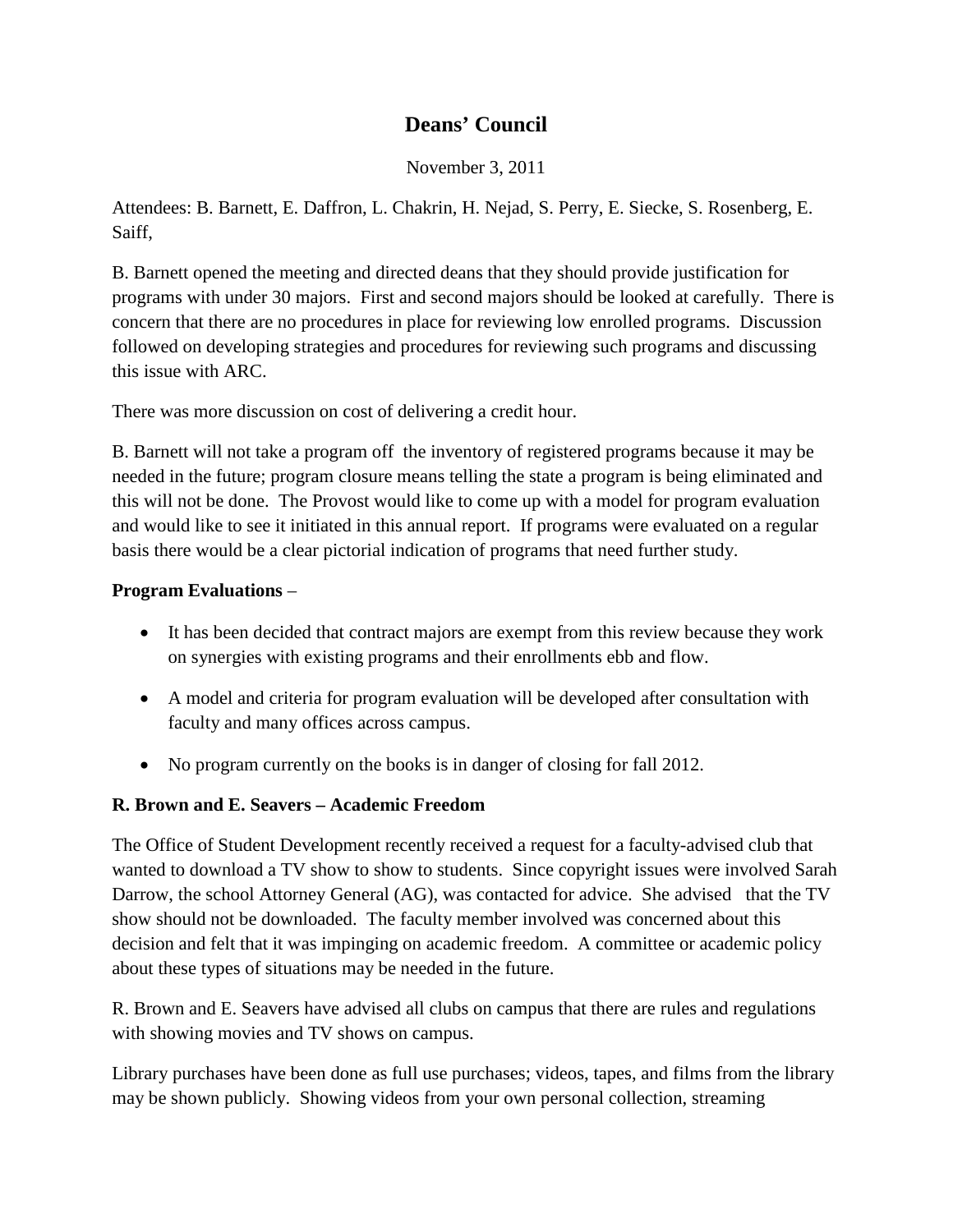broadcasts, and downloading from the internet does infringe on copyright laws. These laws will impact various events that are planned to take place on campus. Viewings are legal when the audience is well defined by a set criteria like a class, sorority, or fraternity, and viewings can not be advertised to anyone outside of the specific audience.

B.Barnett – said that films that are being shown to students will now have to be reviewed. Academic Freedom does not apply to violations of copywrite law. It holds in the classroom, protects faculty in their research, applies to the ability for faculty to speak on topics of their expertise. Deans should discuss the materials provided with their faculty.

J. Jeney pointed out that there is institutional as well as personal liability associated with violating copyright laws.

B. Barnett - This should go to Policy Committee as an area where we need policy and eventually procedures for working through these situations.

## **Terminal Degree Requirements -**

Review of the terminal degree requirements for tenure-track faculty for reappointment and tenure. These requirements are necessary though exceptions to the policy are possible through a request to the provost and president. This requirement does not apply to adjuncts teaching in undergraduate programs – they are required to have a miniumum of a masters's degree. If it is a professional situation in any area the provost, at the request of the dean, has the option to make an exception to the degree requirement. A list of terminal degrees was presented and J. Jeney asked all deans to review the list for their unit.

**Policy/Procedure on Office Space** – approved by then deans group about 5 years ago but not inacted any further. Now up for reconsideration and discussion.

No faculty office will be reassigned to anything other than academic offices without consent of the provost. The policy will be reviewed at the next Provosts' Council meeting.

**International/Intercultural outcomes** - removed from the agenda due to time constraints.

**Minutes** – page 3 – Bullet 4 - BB did follow up with Beth Ricca who is able to provide us with information relative to co-ops. Internships are a different story. B. Ricca would like support for the idea of doing a 0 credit transcription of internships. Reason for this: many students set up their own internships. There is nothing official from the college on these internships. B. Ricca will be invited to speak at a future deans' council meeting.

**Credit Hours** – E. Daffron drafted a policy on Credit Hours. Federal government is scrutinizing credit hours and how they are awarded and putting pressure on accrediting bodies (Middle States). This policy is trying to define procedures based on federal regulations. This procedure outlines how this is to be accomplished.